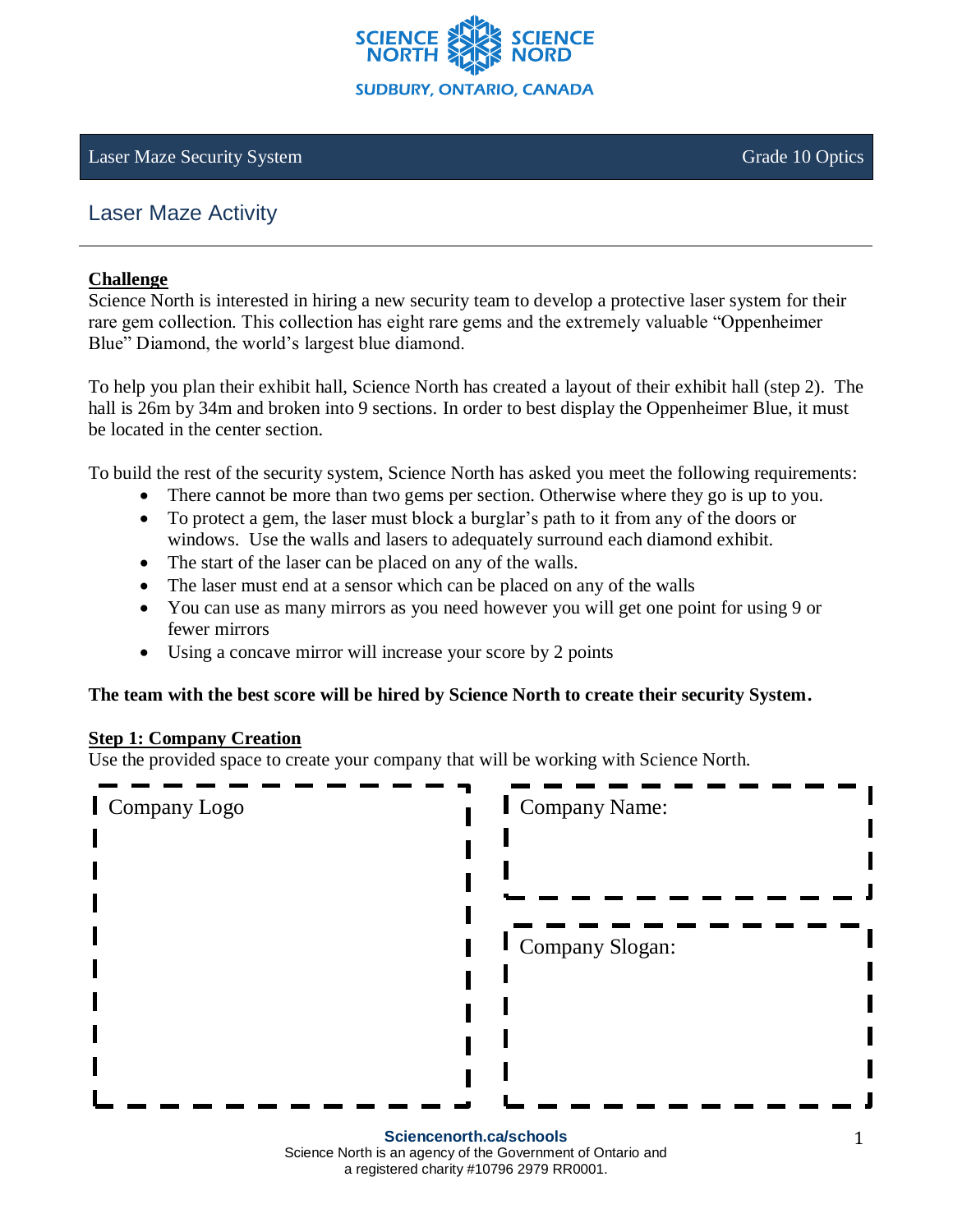

### **Step 2: Planning**

Use the following schematic to determine the placement of your **laser**, **sensor**, **8 gems**, and **Oppenheimer Blue Diamond**. Lightly draw these using pencil.

Use a pencil to lightly trace where you think the laser beam will travel. Use a protractor to make sure that the angle of incidence equals the angle of reflection.

Once you are confident with your plan, use a coloured pencil or marker to indicate the location of the laser, sensor, gems and diamond as well as the path of the laser rays.

**Note:** The schematic is 13cm x 17cm. The actual exhibit hall that you'll be building a model of is 26m x 34m.